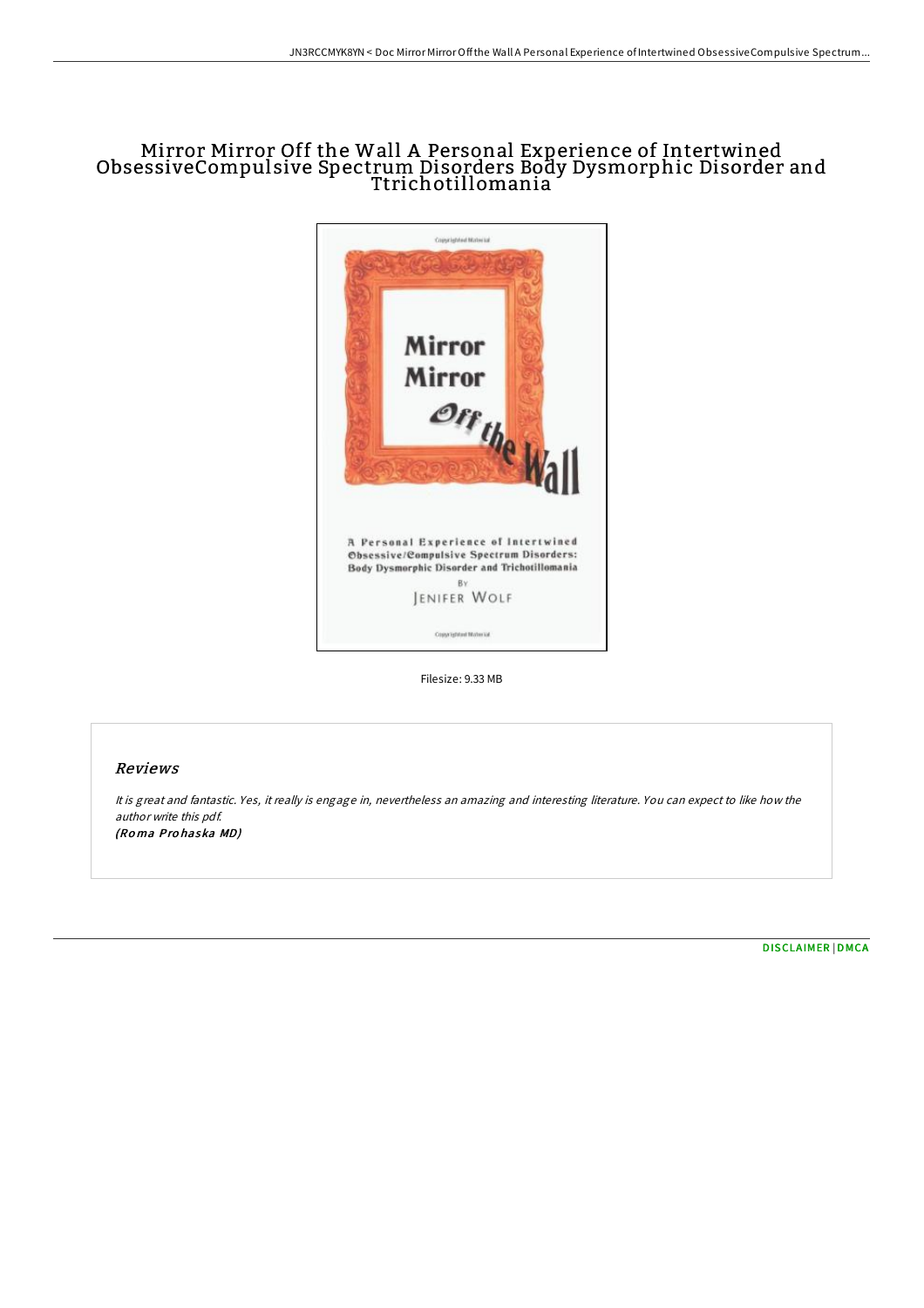## MIRROR MIRROR OFF THE WALL A PERSONAL EXPERIENCE OF INTERTWINED OBSESSIVECOMPULSIVE SPECTRUM DISORDERS BODY DYSMORPHIC DISORDER AND TTRICHOTILLOMANIA



To read Mirror Mirror Off the Wall A Personal Experience of Intertwined ObsessiveCompulsive Spectrum Disorders Body Dysmo rphic Disorder and Ttricho tillomania PDF, you should refer to the button beneath and download the document or gain access to additional information which are related to MIRROR MIRROR OFF THE WALL A PERSONAL EXPERIENCE OF INTERTWINED OBSESSIVECOMPULSIVE SPECTRUM DISORDERS BODY DYSMORPHIC DISORDER AND TTRICHOTILLOMANIA book.

iUniverse. Paperback. Condition: New. 160 pages. Dimensions: 8.8in. x 6.0in. x 0.6in.A personal account of how knowledge combined with pharmaceuticals can ameliorate the symptoms of obsessivecompulsive spectrum disorders. Mirror, Mirror Off the Wall is a sensitive, powerful exploration of ObsessiveCompulsive Spectrum Disorders by a talented writer. Author Jenifer Wolf shares her own intimate experiences and her in-depth research into the subject. She quotes from her diary and describes her own struggles and discoveries. The book is full of important information and interesting anecdotes about people suffering from these disorders. It is a book of hope, pointing out the many therapies, support groups and various organizations available. Mirror, Mirror Off The Wall can help readers understand and cope with all types of mental and emotional problems. It is a well-written experiential book. -Maryanne Raphael, Author Of Along Came A Spider: A Personal Look At MadnessThis book provides a provocative look at one womans experience living with, and coming to terms with, a body focused behavior that is complex and little understood. -Christina Dubowsky Pearson, Executive Director of the Trichotillomania Learning Center, Inc. , Santa Cruz, CA. This item ships from multiple locations. Your book may arrive from Roseburg,OR, La Vergne,TN. Paperback.

 $\mathbb{P}$ Read Mirror Mirror Off the Wall A Personal Experience of Inte[rtwined](http://almighty24.tech/mirror-mirror-off-the-wall-a-personal-experience.html) ObsessiveCompulsive Spectrum Disorders Body Dysmorphic Disorder and Ttrichotillomania Online

**Do** Download PDF Mirror Mirror Off the Wall A Personal Experience of Inte[rtwined](http://almighty24.tech/mirror-mirror-off-the-wall-a-personal-experience.html) ObsessiveCompulsive Spectrum Disorders Body Dysmorphic Disorder and Ttrichotillomania